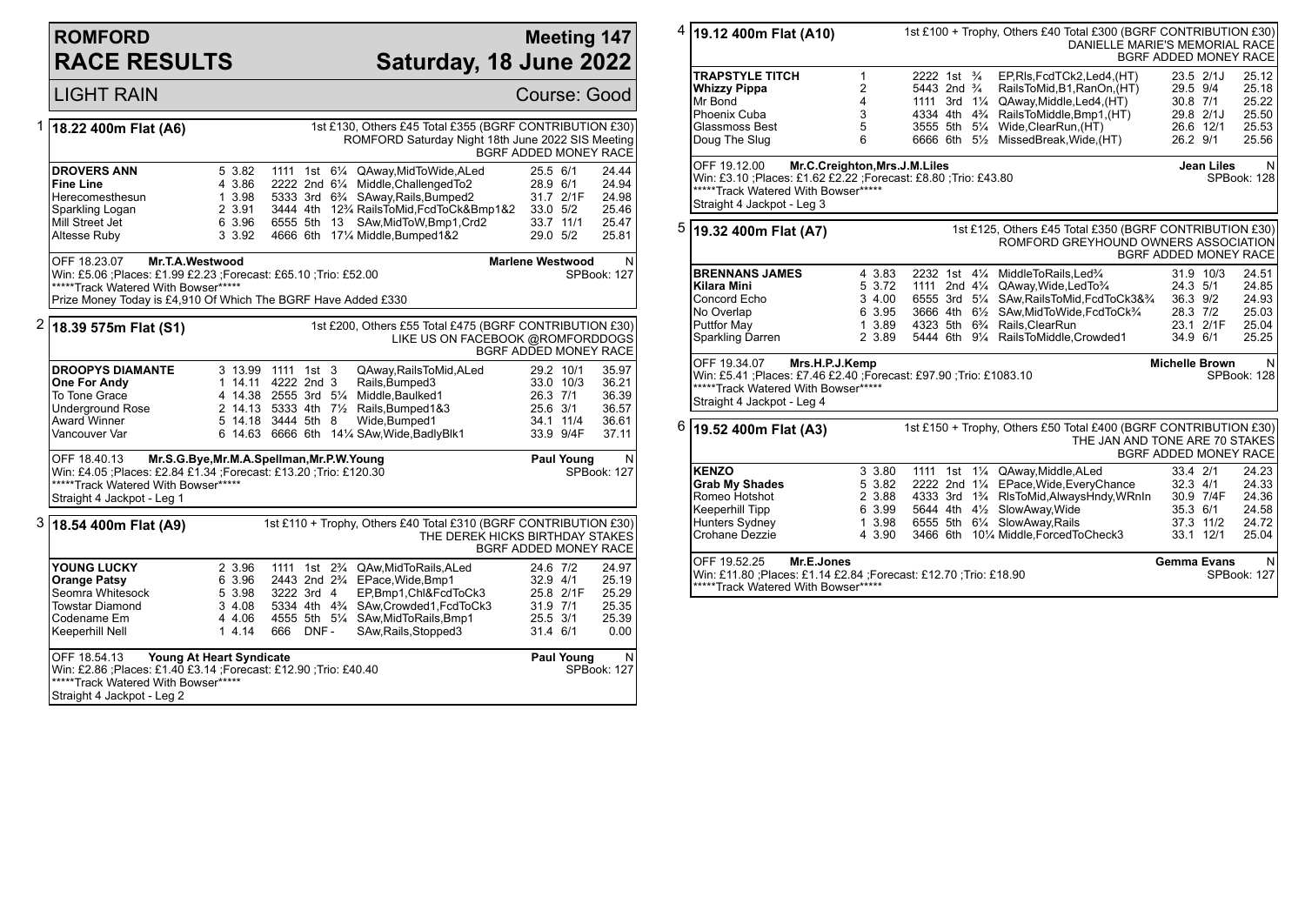## **ROMFORD RACE RESULTS**

### **Meeting 147 Saturday, 18 June 2022**

|   | <b>LIGHT RAIN</b>                                                                                                                                                                                     |                                                          |                                                                    |  |  |                                                                                                                                                                                                                                                                                                         |                                  |                                                         | Course: Good                                                |  |
|---|-------------------------------------------------------------------------------------------------------------------------------------------------------------------------------------------------------|----------------------------------------------------------|--------------------------------------------------------------------|--|--|---------------------------------------------------------------------------------------------------------------------------------------------------------------------------------------------------------------------------------------------------------------------------------------------------------|----------------------------------|---------------------------------------------------------|-------------------------------------------------------------|--|
|   | $7$ 20.08 400m Flat (A1)<br>1st £200, Others £55 Total £475 (BGRF CONTRIBUTION £30)<br>DUNTON GREYHOUND RETIREMENT HOME<br>BGRF ADDED MONEY RACE                                                      |                                                          |                                                                    |  |  |                                                                                                                                                                                                                                                                                                         |                                  |                                                         |                                                             |  |
|   | <b>KNOCKANE HARBOUR</b><br><b>Binksy Stevie</b><br>Teejays Slipaway<br>Teecee Azza<br>Bang On Harry<br>Pro Glider                                                                                     | 1 3.86<br>3 3.84<br>6 3.86<br>2 3.94<br>4 3.91<br>5 3.91 | 6444 4th 3 <sup>3</sup> / <sub>4</sub><br>4666 5th 5<br>5555 6th 6 |  |  | 3111 1st 11/2 EPace, Rails, Bmp&Led1<br>3111 1st $1\frac{1}{2}$ Erace, Dans, Directors 1222 2nd $1\frac{1}{2}$ QAw, MidToRails, B1, ChITo <sup>3</sup> /4<br>2333 3rd 31/2 EarlyPace, Wide<br>MissedBrk, Rails, Bmp1, Crd <sup>3</sup> /4<br>Middle, BmpRunUp&1<br>MidToW, BmpRunUp, FcdTCk1&3432.7 8/1 | 29.4 7/2<br>34.0 9/2<br>36.0 7/2 | 35.5 11/4J<br>28.8 11/4J                                | 24.62<br>24.74<br>24.90<br>24.92<br>25.02<br>25.10          |  |
|   | OFF 20.08.24<br>Miss.N.J.Arnold,Mr.M.W.Arnold,Mr.R.A.Arnold<br>Win: £6.05 ; Places: £3.12 £1.35 ; Forecast: £43.20 ; Trio: £111.90<br>*****Track Watered With Bowser*****<br>Pick Six Jackpot - Leg 1 |                                                          |                                                                    |  |  |                                                                                                                                                                                                                                                                                                         |                                  | <b>Paul Young</b>                                       | N<br>SPBook: 127                                            |  |
| 8 | 20.28 400m Flat (A11)                                                                                                                                                                                 |                                                          |                                                                    |  |  | 1st £100, Others £40 Total £300 (BGRF CONTRIBUTION £30)<br>THE ROMFORD STADIUM 93rd BIRTHDAY STAKES                                                                                                                                                                                                     |                                  |                                                         | BGRF ADDED MONEY RACE                                       |  |
|   | <b>SHE SAID WHAT</b><br>Orange Niamh<br>One For Snaggs<br><b>Milbow Swifty</b><br><b>Xmas Dreamer</b><br>Gringos On Fire                                                                              | 3 3.89<br>6 4.04<br>2 4.00<br>4 4.02<br>1 4.05<br>5 4.03 | 1111 1st 4<br>6442 2nd 4<br>4223 3rd 5<br>2334 4th 6               |  |  | QAway, Middle, ALed<br>SlowAway, Wide<br>RailsToMid, ClearRun<br>Middle, BmpRunUp, Crd3<br>5555 5th 141/4 Railed, ClearRun<br>3666 6th 201/4 Mid, BmpRunUp, Eased 1&3                                                                                                                                   | 24.3 4/1<br>30.7 7/2             | 26.5 7/4F<br>29.6 4/1<br>24.4 4/1<br>34.1 10/1          | 24.79<br>25.11<br>25.19<br>25.27<br>25.93<br>26.41          |  |
|   | OFF 20.28.20<br>Miss.M.L.Locke<br>Win: £2.18 ; Places: £1.92 £2.53 ; Forecast: £7.00 ; Trio: £79.90<br>*****Track Watered With Bowser*****<br>Pick Six Jackpot - Leg 2                                |                                                          |                                                                    |  |  |                                                                                                                                                                                                                                                                                                         | <b>Maxine Locke</b>              |                                                         | $+10$<br>SPBook: 128                                        |  |
|   | $9$ 20.48 400m Flat (A4)                                                                                                                                                                              |                                                          |                                                                    |  |  | 1st £140, Others £50 Total £390 (BGRF CONTRIBUTION £30)<br>REHOME A RETIRED GREYHOUND                                                                                                                                                                                                                   |                                  |                                                         | <b>BGRF ADDED MONEY RACE</b>                                |  |
|   | <b>LOOK AT HIM</b><br><b>Phoenix Ranger</b><br>To Tone Flo<br>Loveyouson<br>Sergeant Bell<br><b>Bit View Lassy</b>                                                                                    | 4 3.90<br>6 3.87<br>3 3.97<br>2 3.99<br>14.02<br>5 3.87  | 3111 1st 8<br>1335 2nd 8                                           |  |  | EPace, Mid, Bmp&Led1<br>QAway, Wide, Bumped1<br>4443 3rd 91/2 RIsToMid, BRunUp&1, FcdTCk3/4 28.3 5/1<br>6666 4th 10% RailsToMid, BmpRnUp&1&RnIn<br>5554 5th 131/4 Railed, Bumped 1<br>2222 6th 141/2 EPace, MidToW, Bmp1& RunIn                                                                         | 32.7 7/2<br>30.3 9/1             | 33.4 2/1F<br>29.0 7/2<br>28.7 10/3<br><b>Paul Young</b> | 24.18<br>24.82<br>24.94<br>25.04<br>25.24<br>25.34<br>$+10$ |  |
|   | OFF 20.48.23<br>Miss.R.M.Resnick, Mr.A.W.Shaves<br>Win: £4.43 ;Places: £2.62 £5.80 ;Forecast: £56.60 ;Trio: £431.10<br>*****Track Watered With Bowser*****<br>Pick Six Jackpot - Leg 3                |                                                          |                                                                    |  |  |                                                                                                                                                                                                                                                                                                         |                                  |                                                         |                                                             |  |

|                                                                                                                                  | 10 21.07 400m Flat (A1)<br>1st £200 + Trophy, Others £55 Total £475 (BGRF CONTRIBUTION £30)<br>MICHAEL BURTON BIRTHDAY DASH<br><b>BGRF ADDED MONEY RACE</b>               |             |                                                          |                                  |  |                    |                                                                                                                                                                                                                                                                                        |                                                          |                                     |                                                    |
|----------------------------------------------------------------------------------------------------------------------------------|---------------------------------------------------------------------------------------------------------------------------------------------------------------------------|-------------|----------------------------------------------------------|----------------------------------|--|--------------------|----------------------------------------------------------------------------------------------------------------------------------------------------------------------------------------------------------------------------------------------------------------------------------------|----------------------------------------------------------|-------------------------------------|----------------------------------------------------|
|                                                                                                                                  | <b>SLIPPY BULL</b><br><b>Teaboy Bruno</b><br>Kingdom Diva<br>Im Alright Botch<br>Keeperhill Eddie<br><b>Wildcat Toney</b>                                                 |             | 3 3.74<br>6 3.89<br>4 3.88<br>5 3.92<br>13.81<br>2 4.03  |                                  |  |                    | 1111 1st 51/ <sub>2</sub> QAw, Mid To Rails, ALed<br>4444 2nd 51/2 Wide, ClearRun<br>3332 3rd 61/2 Middle, Bumped 3<br>5555 4th 71/ <sub>2</sub> MsdBrk, Middle, Bumped 1<br>2223 5th 101/4 EP, Railed, Bmp3&4<br>6666 6th 121/2 StbStt, RailsToMid, Bmp1&4                            | 31.5 7/1<br>29.9 3/1<br>25.5 5/1<br>35.3 5/1<br>34.2 5/1 | 30.2 6/4F                           | 24.25<br>24.69<br>24.77<br>24.85<br>25.07<br>25.25 |
|                                                                                                                                  | OFF 21.07.18<br>Win: £4.80 ;Places: £1.18 £1.64 ;Forecast: £46.00 ;Trio: £86.80<br>*****Track Watered With Bowser*****<br>Pick Six Jackpot - Leg 4                        | Mr.C.Mackay |                                                          |                                  |  |                    |                                                                                                                                                                                                                                                                                        | <b>Michelle Brown</b>                                    |                                     | $+10$<br><b>SPBook: 127</b>                        |
|                                                                                                                                  | 11 21.22 400m Flat (A8)                                                                                                                                                   |             |                                                          |                                  |  |                    | 1st £120 + Trophy, Others £45 Total £345 (BGRF CONTRIBUTION £30)<br>THE ARCHER OLD ARROWS STAKES                                                                                                                                                                                       | <b>BGRF ADDED MONEY RACE</b>                             |                                     |                                                    |
|                                                                                                                                  | <b>OLWINN DASHER</b><br>Xmas Jet<br>March On Ivy<br>Mayses Ollie<br>Carmar Delboy<br>Jet Stream Wave                                                                      |             | 1 3.93<br>2 3.93<br>6 3.92<br>5 3.89<br>3 3.97<br>4 3.99 | 5555 5th 5<br>6666 6th 7         |  |                    | 4111 1st 1 <sup>3</sup> / <sub>4</sub> EPace, Rails, Bmp&Led1<br>3443 2nd 1 <sup>3</sup> / <sub>4</sub> EP, Mid To Rails, Crd 1, RanOn<br>2322 3rd 21/ <sub>2</sub> EPace, Wide, Every Chance<br>1234 4th 31/4 QAway, MidToWide, Bumped1<br>Mid, BmpRunUp, Crd1<br>Mid, BmpRunUp, Crd1 | 29.9 8/1<br>26.6 4/1<br>31.4 5/1<br>35.5 3/1             | 30.0 11/4<br>26.3 5/2F              | 24.71<br>24.85<br>24.91<br>24.97<br>25.11<br>25.27 |
| Miss.R.M.Resnick, Mr.A.W.Shaves<br>Jean Liles<br>OFF 21.22.24<br>*****Track Watered With Bowser*****<br>Pick Six Jackpot - Leg 5 |                                                                                                                                                                           |             |                                                          |                                  |  |                    |                                                                                                                                                                                                                                                                                        |                                                          |                                     | $+10$<br>SPBook: 128                               |
|                                                                                                                                  | $12$ 21.36 400m Flat (A2)                                                                                                                                                 |             |                                                          |                                  |  |                    | ASHWELLS GREYHOUND RETIREMENT HOME                                                                                                                                                                                                                                                     | 1st £160, Others £55 Total £435                          |                                     |                                                    |
|                                                                                                                                  | <b>GEELO SAFFRON</b><br><b>Rough Wonder</b><br>Drovers Willow<br>Dayinthelife<br>Droopys Peyton<br>One Dart Finish                                                        |             | 3 3.80<br>4 3.86<br>5 3.82<br>6 3.89<br>1 3.97<br>2 3.90 | 1111<br>2232 3rd 4<br>6423 5th 8 |  | 1st $2\frac{1}{2}$ | QAway, MidToRails, ALed<br>3544 2nd 21/2 Middle, Baulked 1, RanOn<br>EP, MidToW, Blk 1/4, Bmp2<br>5366 4th 7 <sup>3</sup> / <sub>4</sub> Wide, Bumped 2<br>SlowAway, Railed<br>4655 6th 8 <sup>3</sup> / <sub>4</sub> RailsToMid, Bmp1, Blk <sup>1</sup> / <sub>4</sub>                | 28.6 7/1<br>28.0 4/1<br>27.9 7/1                         | 29.6 11/4<br>29.4 5/2F<br>33.3 11/4 | 24.64<br>24.84<br>24.96<br>25.26<br>25.27<br>25.33 |
|                                                                                                                                  | OFF 21.37.02<br><b>Geelo Racing</b><br>Win: £3.64 ;Places: £1.85 £ 1.45;Forecast: £12.30 ;Trio: £83.20<br>*****Track Watered With Bowser*****<br>Pick Six Jackpot - Leg 6 |             |                                                          |                                  |  |                    |                                                                                                                                                                                                                                                                                        |                                                          | <b>Nathan Hunt</b>                  | $+10$<br>SPBook: 127                               |